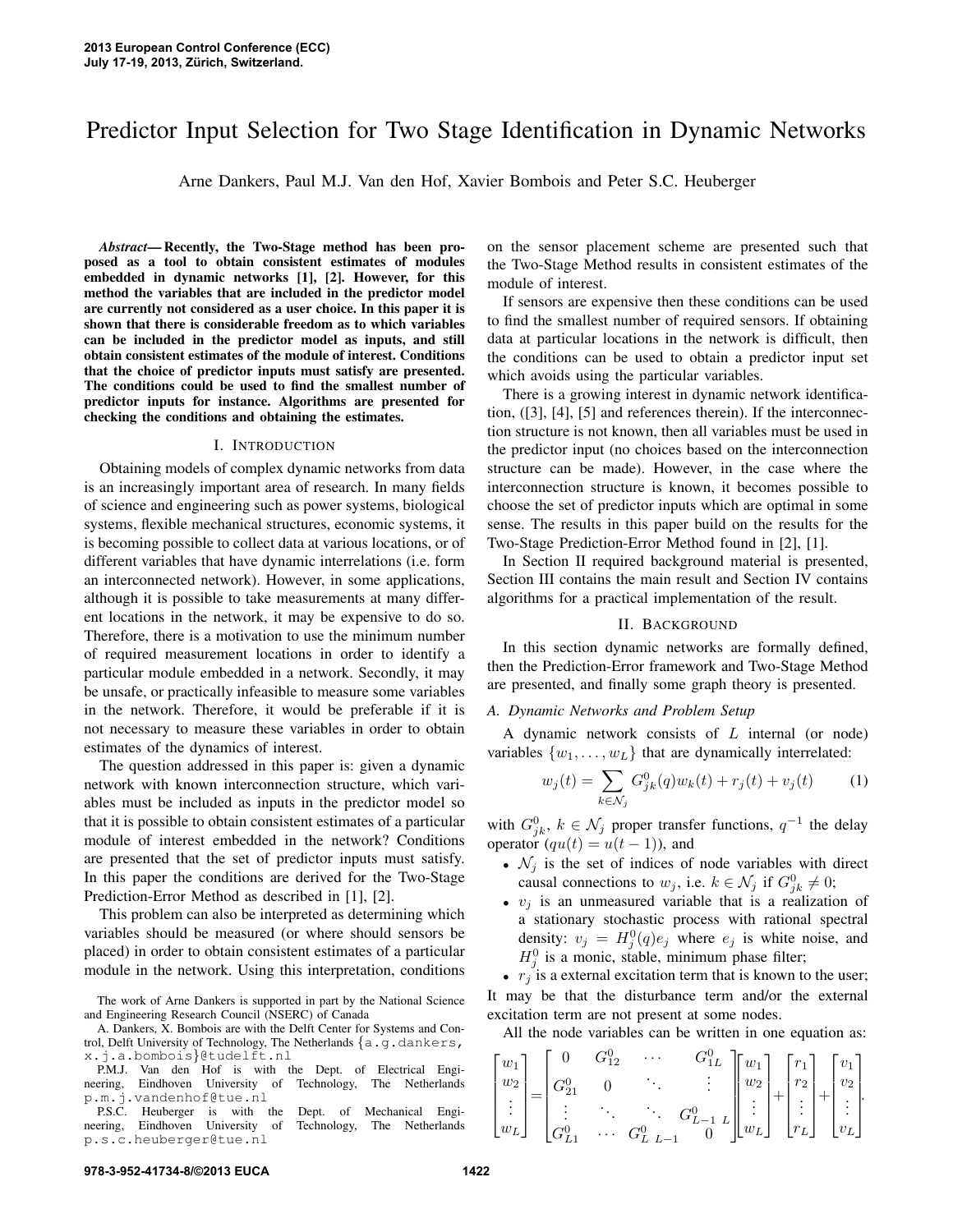Using an obvious notation this can be expressed as

$$
w = G^{0}w + r + H^{0}e
$$
  
=  $(I - G^{0})^{-1}(r + v)$  (2)

where, if an external variable or disturbance term is absent at node i then the ith entry of r or v respectively is 0.

A *path* from  $w_i \rightarrow w_j$  will be understood to mean that there are transfer functions such that  $G_{j n_1} G_{n_1 n_2} \cdots G_{n_k i}$  is nonzero. A *loop* is a path from  $w_j \to w_j$ .

Since (2) is assumed to describe some physical phenomenon, the equations should be realizable. To characterize the suitability of the equations in describing a physical system, the property of well-posedness is used [6]. The dynamic networks considered are assumed to satisfy the following general conditions.

*Assumption 1:*

- (a) The network is well-posed in the sense that all principal minors of  $(I - G^0(\infty))$  are non-zero. <sup>1</sup>
- (b)  $(I G^0)^{-1}$  is stable.
- (c) The noise process  $v$  has a positive semi-definite spectral density,  $\Phi_v(\omega) \succeq 0$ , not necessarily diagonal

#### *B. Prediction Error Identification*

The Prediction-Error framework is an identification framework that is based on the one-step-ahead predictor model. See [7] for a detailed description and analysis.

Let  $w_i$  denote the variable which is to be predicted. Let  $w_k, k \in \mathcal{D}_j$  and  $r_k, k \in \mathcal{R}_j^p$  denote the *predictor inputs* (the set of node variables and external variables that will be used to predict  $w_i$ ). The one-step-ahead predictor for  $w_i$  is: [7]

$$
\hat{w}_j(t|t-1,\theta) = \sum_{k \in \mathcal{D}_j} G_{jk}(q,\theta) w_k(t) + \sum_{k \in \mathcal{R}_j^p} F_{jk}(q,\theta) r_k(t). \tag{3}
$$

Note that no noise model has been included in the predictor (in the next section it will be shown that noise models are not required for the Two-Stage Method). The *prediction error* is:

$$
\varepsilon_j(t,\theta) = w_j(t) - \hat{w}_j(t|t-1,\theta)
$$
  
=  $w_j(t) - \sum_{k \in \mathcal{D}_j} G_{jk}(q,\theta) w_k(t) - \sum_{k \in \mathcal{R}_j^p} F_{jk}(q,\theta) r_k(t)$  (4)

The unknown parameters,  $\theta$ , are estimated by minimizing the sum of squared (prediction) errors (SSE):

$$
V_j(\theta) = \frac{1}{N} \sum_{t=0}^{N-1} \varepsilon_j^2(t, \theta).
$$
 (5)

Under standard (weak) assumptions the estimated parameter vector  $\hat{\theta}_N$  converges in the number of data N as [7]

$$
\hat{\theta}_N \to \theta^*
$$
 with probability 1 as  $N \to \infty$ .

where

$$
\theta^*=\arg\min_{\theta}\bar{\mathbb{E}}[\varepsilon_j^2(t,\theta)]\quad\text{and}\quad\bar{\mathbb{E}}:=\lim_{N\to\infty}\frac{1}{N}\sum_{t=0}^{N-1}\mathbb{E},
$$

<sup>1</sup>This condition is adopted from [6] and imposes weak restrictions on allowable feed-through terms in the network but still allows for the occurrence of algebraic loops.

and E is the expected value operator. If  $G_{jk}(q, \theta^*) = G_{jk}^0$ the module transfer is said to be estimated *consistently*.

The main result of this paper is to derive rules which can help in choosing appropriate sets  $\mathcal{D}_j$  and  $\mathcal{R}_j^p$  such that it is possible to obtain a consistent estimate of a particular module  $G_{ji}^0$  embedded in the network using the Two-Stage Method.

# *C. Two Stage Method*

One problem in the identification in networks is that the noise of the predicted variable  $w_j$  may be correlated to the predictor inputs  $w_k$ ,  $k \in \mathcal{D}_i$  (if there are loops). Without special attention consistent estimates will not be obtained if the noise is correlated to the predictor inputs [8], [9].

The Two-Stage Method is one way to deal with this problem [8], [9], [1], [2]. The method relies on two facts:

1. Any internal variable  $w_k$  can be written as:

$$
w_k = \sum_{m \in \mathcal{R}_k} F_{km} r_m + \sum_{m \in \mathcal{V}_k} H_{km} v_m = \sum_{m \in \mathcal{R}_k} w_k^{(r_m)} + \sum_{m \in \mathcal{V}_k} w_k^{(v_m)}
$$

where  $\mathcal{R}_k$  and  $\mathcal{V}_k$  denote the sets of indices of all external and noise variables respectively that have a path to  $w_k$ . A new notation is introduced in the second equality. The term  $w_k^{(r_m)}$  is referred to as the projection of  $w_k$  onto  $r_m$ .

2. The transfer function from  $w_k^{(r_m)}$  to  $w_j$  is the same as the transfer function from  $w_k$  to  $w_j$ :

$$
w_j = \sum_{k \in \mathcal{N}_j} G_{jk}^0 w_k^{(r_m)} + \sum_{k \in \mathcal{N}_j} G_{jk}^0 w_k^{(\perp r_m)} + v_j + r_j
$$
  
where  $w_k^{(\perp r_m)} = w_k - w_k^{(r_m)}$ .

In the first stage, an estimate of  $w_k^{(r_m)}$  is obtained. This is an open-loop problem since  $r<sub>m</sub>$  is assumed to be uncorrelated to all noise sources and all other external variables.

In the second stage, an estimate of  $G_{jk}^0$  is obtained by estimating the dynamics from  $w_k^{(r_m)}$  to  $w_j$ . By the second fact, this transfer is the desired transfer.

The generalized procedure is summarized in the following algorithm adapted from [1], [2]. It has been slightly modified to emphasize that (in this paper) which inputs to include in the predictor model is a choice that the user must make.

*Algorithm 1:* Two Stage Method

- 1. Choose a set of external excitation signals  $\{r_m\}$ ,  $m \in \mathcal{R}^s_j$ to project onto.
- 2. Choose a set of internal and external variables  $w_k$ ,  $k \in$  $\mathcal{D}_j$ , and  $r_k$ ,  $k \in \mathcal{R}_j^p$  to include as inputs to the predictor.
- 3. Determine  $w_k^{(\mathcal{R}_j^s)}$  $\left(\begin{matrix} (\mathcal{R}_j^s) \\ k \end{matrix}\right)^j$  for  $k \in \mathcal{D}_j$ , where  $w_k^{(\mathcal{R}_j^s)}$  $\int_{k}^{(\infty)}$  is the projection of  $w_k$  onto all  $r_m$ ,  $m \in \mathcal{R}_j^s$ .
- 4. Construct the predictor

$$
\hat{w}_j(t|t-1,\theta) = \sum_{k \in \mathcal{D}_j} G_{jk}(\theta) w_k^{(\mathcal{R}_j^s)} + \sum_{k \in \mathcal{R}_j^p} F_{jk}(\theta) r_k.
$$
 (6)

5. Obtain estimates of  $G_{jk}(q, \theta^*)$  by minimizing the sum of squared prediction errors (5).

Recall the objective is to obtain consistent estimates of a particular module,  $G_{ji}^0$ . In [1] the reasoning is as follows. Choose a set of external variables to project onto that have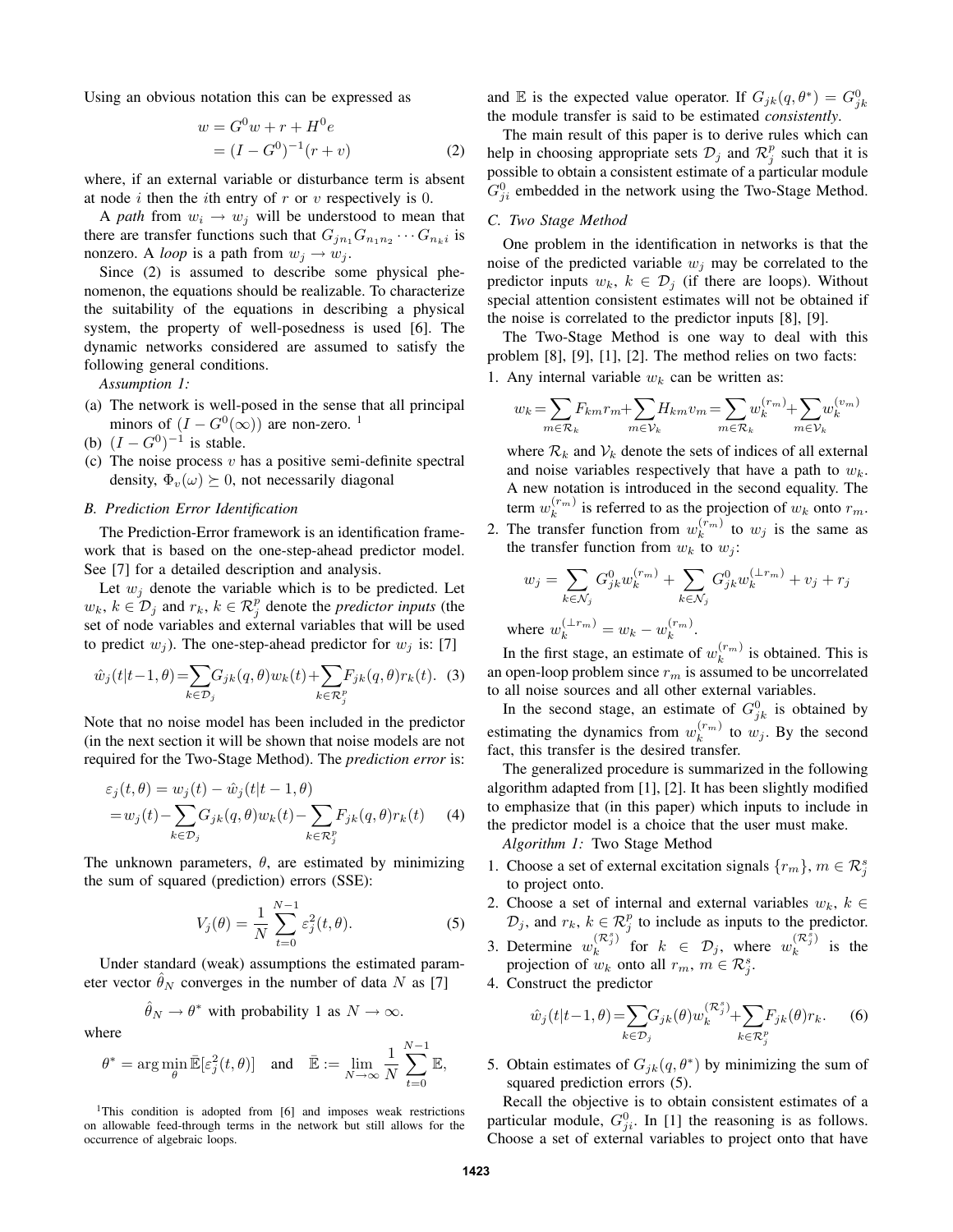paths to  $w_i$ . Choose  $\mathcal{D}_j = \mathcal{N}_j$  and  $\mathcal{R}_j^p = \{j\}$  if  $r_j$  is present, otherwise choose  $\mathcal{R}_j^p = \emptyset$ . If a particular  $w_k$ ,  $k \in \mathcal{N}_j$  is not correlated to any  $r_m$ ,  $m \in \mathcal{R}_j^s$ , remove k from  $\mathcal{D}_j$ . In [1] it is shown that for these choices of  $\mathcal{R}_j^s$ ,  $\mathcal{R}_j^p$  and  $\mathcal{D}_j$  consistent estimates of  $G_{ji}^0$  are possible using Algorithm 1.

This particular choice of predictor inputs works, but it is not the only possible choice. In this paper it will be shown that there is considerable flexibility in the choice of predictor inputs. The chosen set  $\mathcal{D}_j$  need not even be a subset of  $\mathcal{N}_j$ .

### *D. Some Results From Graph Theory*

Some useful concepts from graph theory are briefly presented. A graph  $G$  is made up of nodes interconnected by edges. The set of nodes of G is denoted  $V(G)$ .

*Definition 1 (*A*-*B *path):* Given a directed graph G and sets of nodes A and B. Denote the nodes in the graph  $x_i$ . A path  $P = x_0 x_1 \cdots x_k$ , where the  $x_i$  are all distinct, is an *A*-*B path* if  $V(P) \cap A = \{x_0\}$ , and  $V(P) \cap B = \{x_k\}$ . [10].

*Definition 2 (*A*-*B *Separating Set):* Consider a directed graph G. Given  $A, B \subset V(G)$ , a set  $X \subseteq V(G)$  is an A-B *separating set* if the removal of the nodes in X results in a graph with no  $A-B$  paths. [10].

#### III. PREDICTOR INPUT SELECTION

In this section conditions that the set of predictor inputs must satisfy are presented such that it is possible to obtain a consistent estimate of  $G_{ji}^0$ . This enables the user to choose a set of signals from a given data set such that the conditions are satisfied. Or, equivalently, it enables the user to place sensors in a network in order to collect the required data.

Before stating the main result, two guiding principles behind the main proposition will be illustrated using a few simple examples. The guiding principles for this paper are

- 1. choose  $\mathcal{D}_j$  so that the expression of  $w_j$  in terms of  $w_k$ ,  $k \in \mathcal{D}_j$  is such that the transfer between  $w_i$  and  $w_j$  is  $G_{ji}^0$ (since this will be the dynamics that will be estimated by the predictor) and
- 2. choose  $\mathcal{R}_j^p$  such that the unmodeled component of  $w_j$ is uncorrelated to the predictor inputs  $w_k^{(\kappa_j^s)}$  $\int_{k}^{(\infty)}$  (i.e. the predictor inputs are uncorrelated to the "noise").

The following two examples illustrate the first point.

*Example 1:* Consider the dynamic network described by:

$$
\begin{bmatrix} w_1 \\ w_2 \\ w_3 \\ w_4 \\ w_5 \end{bmatrix} = \begin{bmatrix} 0 & G_{12}^0 & 0 & 0 & 0 \\ G_{21}^0 & 0 & G_{23}^0 & 0 & G_{25}^0 \\ G_{31}^0 & 0 & 0 & 0 & 0 \\ G_{41}^0 & 0 & 0 & 0 & 0 \\ 0 & 0 & 0 & G_{54}^0 & 0 \end{bmatrix} \begin{bmatrix} w_1 \\ w_2 \\ w_3 \\ w_4 \\ w_5 \end{bmatrix} + \begin{bmatrix} v_1 + r_1 \\ v_2 \\ v_3 \\ v_4 \\ v_5 \end{bmatrix}
$$

Suppose the objective is to obtain an estimate of  $G_{21}^0$ . Expressing  $w_2$  in terms of only  $w_1$  plus a disturbance:

$$
w_2 = (G_{21}^0 + G_{23}^0 G_{31}^0 + G_{25}^0 G_{54}^0 G_{41}^0) w_1 + G_{23}^0 v_3 + G_{25}^0 (v_5 + r_5) + G_{25}^0 G_{54}^0 v_4 + v_2
$$
 (7)

where the relation between  $w_1$  and  $w_2$  is not  $G_{21}^0$  as desired. If a predictor were constructed to predict  $w_2$  with only  $w_1$  as the input, then from (7), an estimate of the transfer  $(G_{21}^0 +$ 

 $G_{23}^0 G_{31}^0 + G_{25}^0 G_{54}^0 G_{41}^0$  would be obtained. For this example, apparently it is not sufficient to simply estimate the dynamics between  $w_1$  and  $w_2$ . Expressing  $w_2$  in terms of both  $w_1, w_5$ , and a disturbance results in:

$$
w_2 = (G_{21}^0 + G_{23}^0 G_{31}^0)w_1 + G_{25}^0 w_5 + G_{23}^0 v_3 + v_2
$$

where again, the relationship between  $w_1$  and  $w_2$  is not  $G_{21}^0$ as desired. For this network, the only way to ensure that the dynamics between  $w_1$  and  $w_2$  are equal to  $G_{21}^0$  is to consider the (proper) mapping from  $\{w_1, w_3, w_4, v, r\} \rightarrow \{w_2\}$  or  $\{w_1, w_3, w_5, v, r\} \rightarrow \{w_2\}$ 

It will be shown that one internal variable  $w_k$  from every independent path  $w_i \rightarrow w_j$  must be included as a variable in the proper mapping to  $w_i$  to ensure that the dynamical relationship between  $w_i$  and  $w_j$  is  $G_{ji}^0$ , as desired.

*Example 2:* Consider the network described by:

$$
\begin{bmatrix} w_1 \\ w_2 \\ w_3 \end{bmatrix} = \begin{bmatrix} 0 & G_{12}^0 & 0 \\ G_{21}^0 & 0 & G_{23}^0 \\ 0 & G_{32}^0 & 0 \end{bmatrix} \begin{bmatrix} w_1 \\ w_2 \\ w_3 \end{bmatrix} + \begin{bmatrix} v_1 + r_1 \\ v_2 \\ v_3 \end{bmatrix}
$$

Suppose the objective is to obtain an estimate of  $G_{21}^0$ . Expressing  $w_2$  in terms of  $w_1$  plus a disturbance results in:

$$
w_2 = \frac{1}{1 - G_{23}^0 G_{32}^0} \Big( G_{21}^0 w_1 + G_{23}^0 v_3 + v_2 \Big).
$$

The relation between  $w_1$  and  $w_2$  is not  $G_{21}^0$  as desired. The reason the factor  $\frac{1}{1-G_{23}^0 G_{32}^0}$  appears is due to the loop from  $w_2 \rightarrow w_2$ . In the proper mapping from  $\{w_1, w_3, v, r\} \rightarrow$  $\{w_2\}$  the relation between  $w_1$  and  $w_2$  is  $G_{21}^0$  as desired.  $\square$ 

It will be shown that one internal variable  $w_k$  from every independent loop  $w_i \rightarrow w_i$  must be included as a variable in the proper mapping to  $w_j$  to ensure that the dynamical relationship between  $w_i$  and  $w_j$  is  $G_{ji}^0$ , as desired.

The second guiding principle deals with the relation between the unmodeled component of  $w_i$  and the chosen predictor inputs  $w_k$ ,  $k \in \mathcal{D}_j$ . Again it is first illustrated by example and then proved in the main proposition.

*Example 3:* Recall the network of Example 1. Again, suppose that the objective is to obtain an estimate of  $G_{21}^0$ . Choose to project the predictor inputs onto both  $r_1$  and  $r_5$  $(\mathcal{R}_2^s = \{1, 5\})$ . Choose to express  $w_2$  in terms of  $w_1$ ,  $w_3$ , and  $w_4$  ( $\mathcal{D}_2 = \{1, 3, 4\}$ ):

$$
w_2 = G_{21}^0 w_1 + G_{23}^0 w_3 + G_{25}^0 G_{54}^0 w_4 + G_{25}^0 v_5 + G_{25}^0 r_5 + v_2.
$$

The unmodeled term (or noise) of  $w_2$  is  $G_{25}^0 v_5 + G_{25}^0 r_5 + v_2$ which is a function of  $r<sub>5</sub>$ . Note also that the predictor inputs are also a function of  $r_5$  since the projection of  $w_1$ ,  $w_3$  and  $w_4$  onto  $r_5$  is non-zero. The point is that the noise term is correlated to the predictor inputs. Therefore, biased estimates would result using the choices  $\mathcal{D}_2 = \{1,3,4\}$ ,  $\mathcal{R}_2^s = \{1,5\}$ and  $\mathcal{R}_2^p = \emptyset$ .

However, choosing  $\mathcal{R}_2^p = \{5\}$  would mean that the transfer between  $r_5$  and  $w_2$  is modeled, and consequently, the unmodeled component of  $w_2$  is only a function of  $v_5$ and  $v_2$  which are uncorrelated to the predictor inputs. This is the idea behind the second guiding principle.  $\Box$ 

These ideas are now be formalized and proved.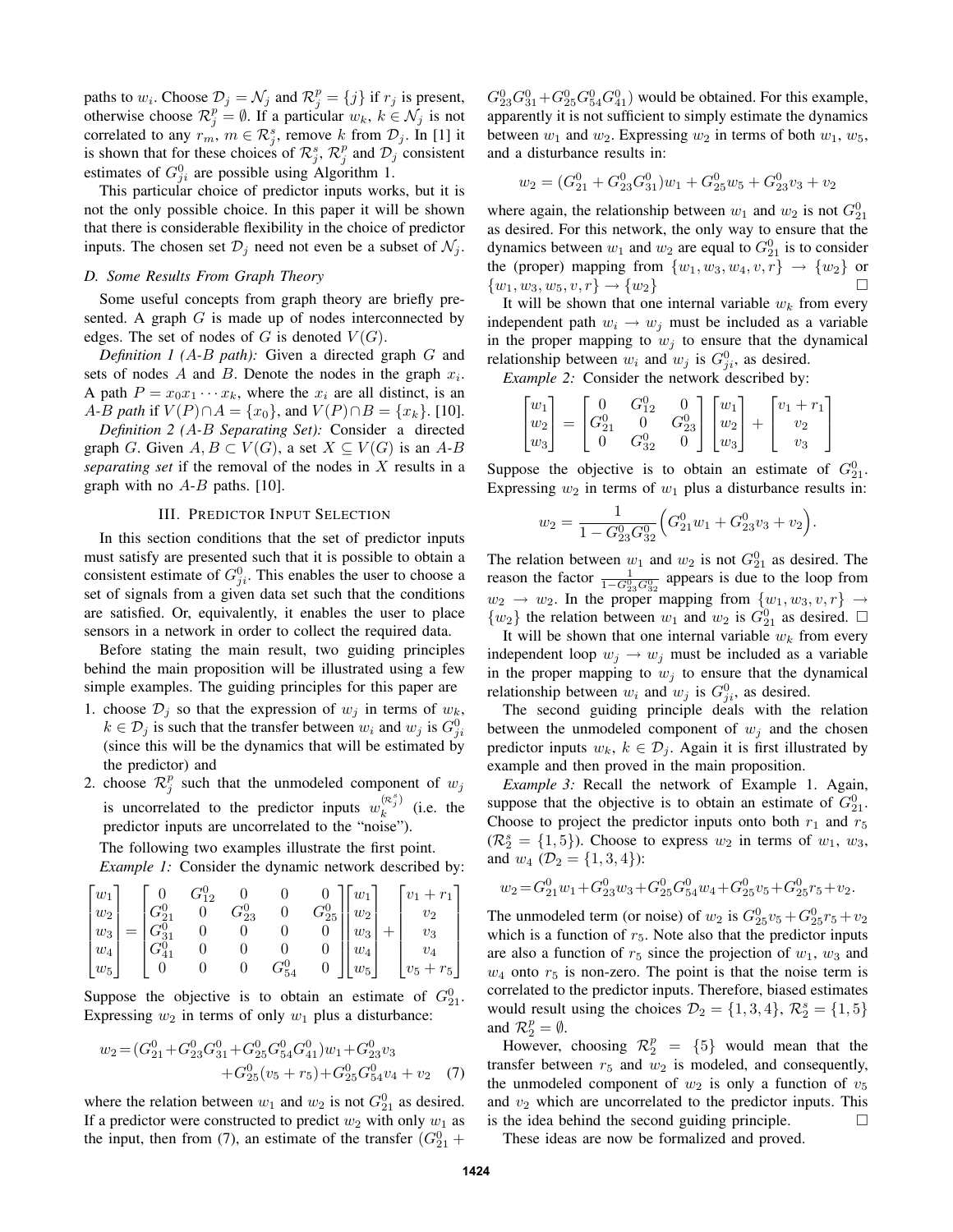*Proposition 1:* Consider a dynamic network as defined in Section II-A that satisfies Assumption 1. Let  $\{r_m\}$ ,  $m \in \mathcal{R}^s_j$ be the external input(s) onto which will be projected. Let  $\{w_k\}, k \in \mathcal{D}_j$  and  $\{r_k\}, k \in \mathcal{R}_j^p$  be the sets of internal and external variables respectively that are included as inputs to the predictor (6). Consistent estimates of  $G_{ji}^0$  are obtained using Algorithm 1 if the following conditions hold:

- (a) The external excitation signals  $r_m$ ,  $m \in \mathcal{R}_j^s$  are uncorrelated to all disturbance signals.
- (b) The set  $\mathcal{D}_j$  satisfies the following conditions:

1.  $i \in \mathcal{D}_j, j \notin \mathcal{D}_j$ ,

- 2. every path from  $w_i \rightarrow w_j$  excluding the path  $G_{ji}^0$ passes through a node  $w_k$ ,  $k \in \mathcal{D}_j$ ,
- 3. every path from  $w_i \rightarrow w_i$  passes through a node  $w_k$ ,  $k \in \mathcal{D}_i$
- (c) The set  $\mathcal{R}_j^p$  satisfies the following condition:
	- 1.  $k \in \mathcal{R}_j^{\check{p}}$  if there is a path from  $r_m \to w_j$ ,  $m \in \mathcal{R}_j^s$  that does not pass through a node  $w_\ell, \ell \in \mathcal{D}_j$ .
- (d) Power spectral density of  $[w_{k_1}^{(\mathcal{R}_j^s)}]$  $\binom{(\mathcal{R}^s_j)}{k_1} \cdots w_{k_n}^{(\mathcal{R}^s_j)}$  $\binom{\binom{K}{j}}{k_{\rm n}} r_{m_1} \cdots r_{m_n}$ <sup>T</sup>,  $k_* \in \mathcal{D}_j$ ,  $m_* \in \mathcal{R}_j^p$ , is positive definite for  $\omega \in [-\pi, \pi]$ .
- (e) The parameterization is chosen flexible enough such that there exists a parameter  $\theta^0$  which can exactly describe the dynamics  $w_k \to w_j$ ,  $k \in \mathcal{D}_j$  and  $r_k \to w_j$ ,  $k \in \mathcal{R}_j^p$ .

Before proceeding to the proof of the Proposition, consider an example which highlights the usefulness of the result.



Fig. 1. Example of an interconnected network. For notational convenience labels of the  $w_i$ 's have been placed inside each summation, which denotes that the output of the sum is the measured variable  $w_i$ . The module of interest is denoted in green.

*Example 4:* Consider the dynamic network in Fig. 1. Suppose the objective is to obtain consistent estimates of  $G_{32}^0$ (marked in green) and  $r_1$  is chosen as the external excitation signal to project onto ( $\mathcal{R}_3^s = \{1\}$ ). From Proposition 1 the set of predictor inputs should satisfy Condition (b). Firstly, there are two paths from  $w_2$  to  $w_3$  (excluding  $G_{32}^0$ ):

$$
w_2 \to w_1 \to w_4 \to w_5 \to w_3
$$
  

$$
w_2 \to w_1 \to w_4 \to w_6 \to w_3
$$

Therefore one internal variable from each of the two paths must be included as an input in the predictor. There are no paths from  $w_3 \rightarrow w_3$  so Condition (b3) is automatically satisfied. Consequently, choosing  $\mathcal{D}_3 = \{1,2\}$  or  $\{2,4\}$ satisfies Condition (b) (denoted in blue in Fig.1).

There are two paths from  $r_1 \rightarrow w_3$ , both of which pass through  $\mathcal{D}_3$ , so choosing  $\mathcal{R}_3^p = \emptyset$  satisfies Condition (c).

If sensors are to be placed in the network in order to obtain consistent estimates of  $G_{32}^0$  then the fewest number of required sensors is 3, and they should be placed so that they measure the predicted variable  $w_3$  (which is required in Step 5 of Algorithm 1 to calculate the prediction error) and and the predictor inputs  $w_2$  and either  $w_1$  or  $w_4$ .

By the reasoning in [1]  $w_2$ ,  $w_5$  and  $w_6$  must be included as inputs in the predictor (6) i.e.  $\mathcal{D}_3 = \mathcal{N}_3$ . Clearly, the results of Proposition 1 allow for a strictly smaller set of predictor inputs for this example. Moreover, note the set of chosen predictor inputs  $({w_2, w_4})$  is not a subset of  $\mathcal{N}_3$ .

Note that in order for Condition (d) to hold, there must be a path from at least one  $r_m$ ,  $m \in \mathcal{R}_j^s$  to  $w_i$ . If not the  $w_i^{(\mathcal{R}_j^s)} = 0$  and the power spectral density of Condition (d) will not be positive definite.

Another interesting point about Proposition 1 is that  $\mathcal{R}_j^p \subseteq$  $\mathcal{R}_j^s \setminus D_j$  (i.e. the set of external inputs that must be included in the predictor is a subset of the set of external inputs that the node variables  $w_k$ ,  $k \in \mathcal{D}_i$  are being projected onto). This makes sense in light of Guiding Principle 2: the predictor inputs are functions of  $r_m$ ,  $m \in \mathcal{R}_j^s$ , and so the only unmodeled terms of  $w_i$  that could cause a problem (i.e. a correlation to the predictor inputs) are those that are functions  $r_k, k \in \mathcal{R}_j^s$ .

The following lemma is used to prove Proposition 1.

*Lemma 1:* Consider a dynamic network with transfer matrix  $G_0$  that satisfies all conditions of Assumption 1. Let  $\mathsf{G}_{ab}^0$ be the  $(a, b)$ th entry of  $(I - G_0)^{-1}$ . If there is no path from b to a then  $G_{ab}^0 = 0$ .

The result follows directly from Mason's rule [11]. Next Proposition 1 is proved.

*Proof:* The proof will proceed as follows:

1. Show that  $w_i$  can be expressed in terms of  $w_k$ ,  $k \in \mathcal{D}_i$ :

$$
w_j = \sum_{k \in \mathcal{D}_j} \tilde{G}_{jk}^0 w_k + \sum_{k \in \mathcal{R}_j^p} \tilde{F}_{jk}^0 r_k + \sum_{k \in \mathcal{R}_j \setminus \mathcal{R}_j^s} \tilde{F}_{jk}^0 r_k + \sum_{k \in \mathcal{V}_j} \tilde{H}_{jk}^0 v_k
$$
 (8)

where the dynamics between  $w_i \to w_j$  are  $G_{ji}^0$ , and  $V_j$ and  $\mathcal{R}_j$  denote the sets of indices of all noise sources and external variables respectively that have a path to  $w_i$ .

2. Show that at the global minimum of  $\bar{V}_j(\theta)$  it must be that  $G_{ji}(q, \theta) = G_{ji}^{0}(q).$ 

**Step 1.** With an abuse of notation, let  $\bar{\mathcal{D}}_j$  denote the set of indices k, such that  $k \notin \{j, \mathcal{D}_j\}$ . Let  $w_D$  denote the vector  $[w_{k_1} \ w_{k_2} \ \cdots]^T$ ,  $k_* \in \mathcal{D}_j$ , and let  $G_{j\mathcal{D}}^0$  denote the vector  $[G_{jk_1}^0 \ G_{jk_2}^0 \ \cdots], k_* \in \mathcal{D}_j$ . Let  $v_{\mathcal{D}}$  and  $r_{\mathcal{D}}$  denote vectors of size card $(\mathcal{D}_j)$  where the *i*th entry is replaced by a 0 if  $v_i$  or  $r_i$  respectively are not present in the data generating system. Using this notation, the network equations (2) are

$$
\begin{bmatrix} w_j \\ w_D \\ w_{\overline{D}} \end{bmatrix} = \begin{bmatrix} 0 & G_{j\overline{D}} & G_{j\overline{D}} \\ G_{\overline{D}j} & G_{\overline{D}\overline{D}} & G_{\overline{D}\overline{D}} \\ G_{\overline{D}j} & G_{\overline{D}\overline{D}} & G_{\overline{D}\overline{D}} \end{bmatrix} \begin{bmatrix} w_j \\ w_{\overline{D}} \\ w_{\overline{D}} \end{bmatrix} + \begin{bmatrix} v_j \\ v_{\overline{D}} \\ v_{\overline{D}} \end{bmatrix} + \begin{bmatrix} r_j \\ r_{\overline{D}} \\ r_{\overline{D}} \end{bmatrix}.
$$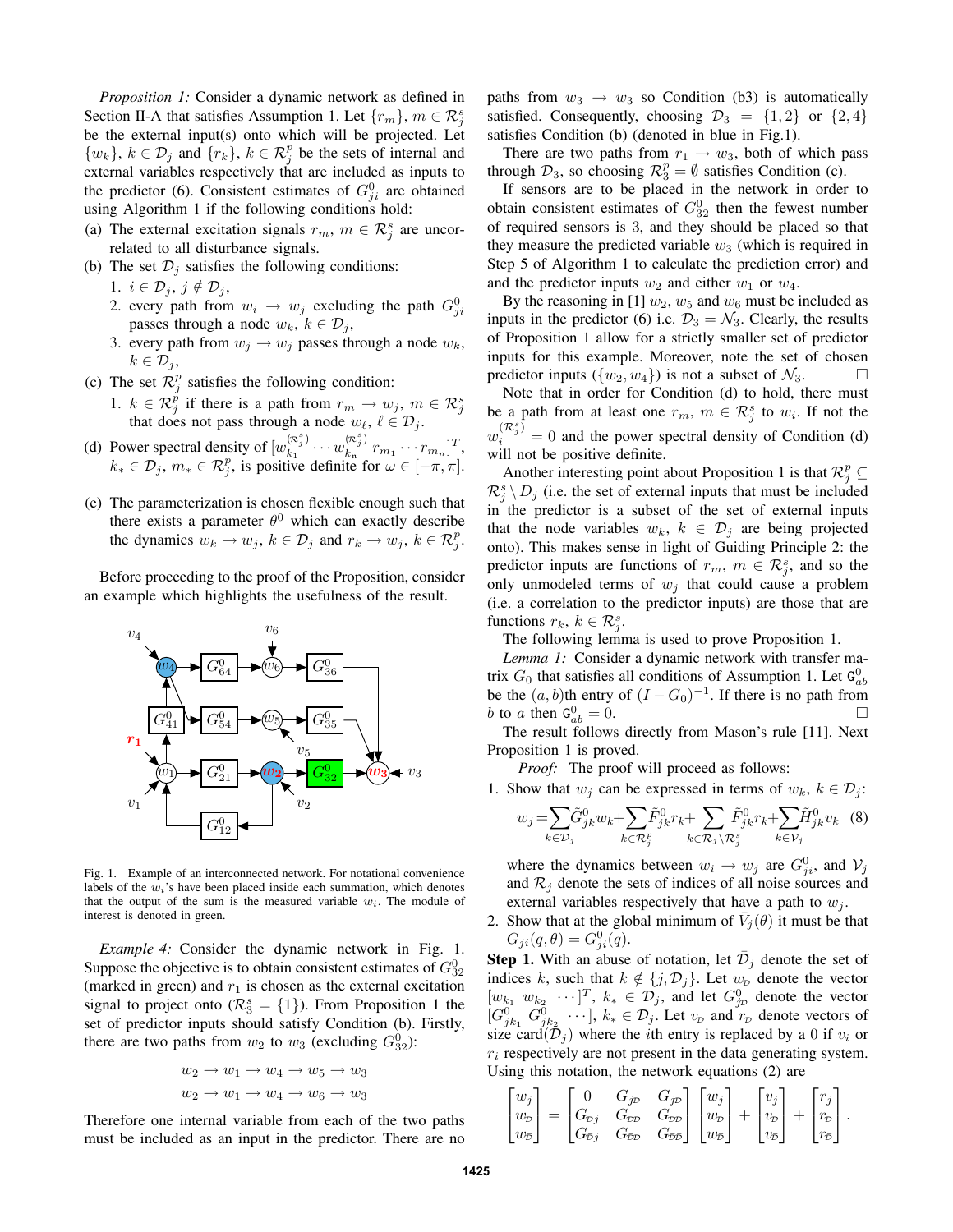The variables  $w_{\bar{D}}$  can be eliminated from the equations:

$$
\begin{bmatrix} w_j \\ w_p \end{bmatrix} = \begin{bmatrix} 0 & G_{j\mathcal{D}} \\ G_{\mathcal{D}j} & G_{\mathcal{D}\mathcal{D}} \end{bmatrix} \begin{bmatrix} w_j \\ w_p \end{bmatrix} + \begin{bmatrix} G_{j\overline{\mathcal{D}}} \\ G_{\mathcal{D}\overline{\mathcal{D}}} \end{bmatrix} (I - G_{\overline{\mathcal{D}}\overline{\mathcal{D}}})^{-1} \begin{bmatrix} G_{\overline{\mathcal{D}}j} & G_{\overline{\mathcal{D}}\mathcal{D}} \end{bmatrix} \begin{bmatrix} w_j \\ w_p \end{bmatrix} + \begin{bmatrix} G_{j\overline{\mathcal{D}}} \\ G_{\mathcal{D}\overline{\mathcal{D}}} \end{bmatrix} (I - G_{\overline{\mathcal{D}}\overline{\mathcal{D}}})^{-1} (v_{\overline{\mathcal{D}}} + r_{\overline{\mathcal{D}}}) + \begin{bmatrix} v_j + r_j \\ v_p + r_p \end{bmatrix} \\
= \begin{bmatrix} \tilde{G}_{jj} & \tilde{G}_{j\mathcal{D}} \\ \tilde{G}_{\overline{\mathcal{D}}j} & \tilde{G}_{\mathcal{D}\mathcal{D}} \end{bmatrix} \begin{bmatrix} w_j \\ w_p \end{bmatrix} + \begin{bmatrix} I & 0 & \tilde{F}_{j\overline{\mathcal{D}}} \\ 0 & I & \tilde{F}_{\mathcal{D}\overline{\mathcal{D}}} \end{bmatrix} \begin{bmatrix} v_j + r_j \\ v_p + r_p \\ v_{\overline{\mathcal{D}}} + r_{\overline{\mathcal{D}}} \end{bmatrix} . \tag{9}
$$

Note that by Assumption 1a the inverse  $(I - G_{\bar{\nu}\bar{\nu}})^{-1}$  exists, and that all transfers in the last line are proper.<sup>2</sup>

The following reasoning will show how Condition (b) ensures that  $\tilde{G}_{jj}^0 = 0$  and  $\tilde{G}_{ji}^0 = G_{ji}^0$ . Consider the term  $\tilde{G}_{jj}^0$ :

$$
\tilde{G}_{jj}^0 = G_{j\bar{p}}^0 (I - G_{\bar{p}\bar{p}}^0)^{-1} G_{\bar{p}j}^0 = \sum_{k_1, k_2 \in \bar{\mathcal{D}}} G_{jk_1}^0 \mathbf{G}_{k_1 k_2}^0 G_{k_2 j}^0 \quad (10)
$$

where  $G_{k_1k_2}^0$  is the  $(k_1, k_2)$  entry of  $(I - G_{\bar{\nu}\bar{\nu}}^0)^{-1}$ . By Lemma 1 if there is no path from  $w_{k_2} \to w_{k_1}$ , then the transfer  $G_{k_1k_2}^0$ is zero. By Condition (b3) there is no path from  $w_i \rightarrow w_i$ that does not pass through at least one node in  $\mathcal{D}_i$ . Therefore, by (10)  $\tilde{G}_{jj}^{0} = 0$ .

Secondly, by (9)

$$
\tilde{G}_{ji}\!=\!G^0_{ji}\!+\!G_{j\bar{p}}(I\!-\!G_{\!\bar{p}\bar{p}})^{\!-\!1}\!G_{\!\bar{p}i}=G^0_{ji}\!+\!\!\sum_{k_1,k_2\in\bar{\mathcal{D}}} \!\!G^0_{jk_1}\mathtt{G}^0_{k_1k_2}G^0_{k_2i}.
$$

Again, by Lemma 1 and Condition (b2) the second term of the above equation is zero. Consequently, the dynamics between  $w_i \rightarrow w_j$  are  $G_{ji}^0$ .

Finally, in order to show that (8) holds, it must be shown that  $w_j$  is only a function of  $r_k$ ,  $k \in \mathcal{R}_j^p$  and  $k \in \mathcal{R}_j \setminus \mathcal{R}_j^s$ . From (9) the transfer between  $r_k \rightarrow w_j, k \in \bar{\mathcal{D}}_j$  is

$$
\tilde{G}_{jk} = \left[ [G_{j\bar{D}}(I - G_{\bar{D}\bar{D}})^{-1}] \right]_k = \sum_{\ell \in \bar{\mathcal{D}}} G_{j\ell} \mathbf{G}_{\ell k} \qquad (11)
$$

where the  $\begin{bmatrix} [\cdot] \end{bmatrix}_k$  denotes the kth entry of the vector in square brackets. By Lemma 1, if there is no path from  $r_k$ ,  $k \in \bar{\mathcal{D}}_j$  to  $w_j$ , that only passes through nodes in  $\bar{\mathcal{D}}_j$  then (11) is zero. If there is such a path, then by Condition (c)  $m$ is in  $\mathcal{R}_j^p$  if m is in  $\mathcal{R}_j^s$  and otherwise m is in  $\mathcal{R}_j \setminus \mathcal{R}_j^s$ .

From (9) and by combining the last three results, it follows that  $w_i$  can be expressed as in (8).

**Step 2.** In order to determine if consistent estimates of  $G_{ji}^0$ will result by minimizing  $(5)$  it must be determined if the minimizer of

$$
\bar{V}_j(\theta) = \lim_{N \to \infty} \mathbb{E}[V_N(\theta)] = \bar{\mathbb{E}}[\varepsilon_j^2(t,\theta)] \tag{12}
$$

is equal to  $G_{ji}^0$ . Substitute the predictor (6) into (12):

$$
\bar{V}_j(\theta) = \bar{\mathbb{E}} \Big[ \Big( w_j - \sum_{k \in \mathcal{D}_j} G_{jk}(\theta) w_k^{(\kappa_j^s)} - \sum_{k \in \mathcal{R}_j^p} F_{jk}(\theta) r_k \Big)^2 \Big]
$$
  
\n
$$
= \bar{\mathbb{E}} \Big[ \Big( \sum_{k \in \mathcal{D}_j} \Delta \tilde{G}_{jk}(\theta) w_k^{(\kappa_j^s)} + \sum_{k \in \mathcal{R}_j^p} \Delta \tilde{F}_{jk}(\theta) r_k + s_j \Big)^2 \Big]
$$

<sup>2</sup>From control theory  $G(\infty) \neq 0$  if and only if both G and  $G^{-1}$  are proper.

where  $\Delta \tilde{G}_{jk}(q, \theta) = \tilde{G}_{jk}^0(q) - G_{jk}(q, \theta)$ , and  $\Delta \tilde{F}_{jk}(q, \theta) =$  $\tilde{G}_{jk}^{0}(q) - F_{jk}(q, \theta)$  and

$$
s_j = \sum_{k \in \mathcal{D}_j} \tilde{G}_{jk} w_k^{(\perp \mathcal{R}_j^s)} + \sum_{k \in \mathcal{R}_j \setminus \mathcal{R}_j^s} \tilde{F}_{jk} r_k + \sum_{k \in \mathcal{V}_j^p} \tilde{H}_{jk} v_k
$$

where  $w_k^{(\perp \mathcal{R}_j^s)} = w_k - w_k^{(\mathcal{R}_j^s)}$  $\binom{(\mathcal{R}^2)}{k}$  and  $\mathcal{V}^p_j$  is the set of indices of all noise terms  $v_k$  that are present in the expression of  $w_j$  for the particular choice of  $\mathcal{D}_j$ . All terms that make up  $s_j$  are uncorrelated to  $r_m$ ,  $m \in \mathcal{R}_j^s$ , which results in the following simplification:

$$
\bar{V}_j(\theta) = \mathbb{\bar{E}} \Biggl[ \Biggl( \sum_{k \in \mathcal{D}_j} \Delta G_{jk}(\theta) w_k^{(\kappa_j^s)} + \sum_{k \in \mathcal{R}_j^p} \Delta \tilde{F}_{jk}(\theta) r_k \Biggr)^2 \Biggr] + \mathbb{\bar{E}} \Biggl[ \Bigl( s_j \Bigr)^2 \Biggr]
$$

Let

$$
\Delta X^{T}(e^{j\omega}, \theta) = [\Delta G_{jn_1}(e^{j\omega}, \theta) \cdots \Delta G_{jn_n}(e^{j\omega}, \theta)]
$$

then, by Parseval's theorem,  $\bar{V}_j(\theta)$  is equal to

$$
\frac{1}{2\pi} \! \int_{-\pi}^{\pi} \! \Delta X^T (e^{j\omega}, \theta) \Phi_{\!D}^{(\mathcal{R}^s_j)}(\omega) \Delta X (e^{-j\omega}, \theta) + |S_j(e^{j\omega})|^2 d\omega.
$$

By Condition (d)  $\Phi_D^{(\mathcal{R}_j^s)}(\omega)$  is positive definite for all  $\omega \in$  $[\pi, \pi]$ , therefore both terms in the sum are positive for all  $\omega$ . Consequently,  $\bar{V}_j(\theta)$  will be a minimum when  $\Delta X(\theta) = 0$ .

By Condition (e)  $\Delta X(\theta) = 0$  when  $G_{jk}(q, \theta) = 0$  $\tilde{G}_{jk}^0(q, \mathcal{D}_j)$  and  $F_{jk}(q, \theta) = \tilde{G}_{jk}^0(q, \mathcal{D}_j)$ . Consequently, it follows that  $G_{ji}(q, \theta) = G_{ji}^0(q)$ 

# IV. ALGORITHMS

Two algorithms will be presented. The first one provides a way checking Condition (b), or of finding a set  $\mathcal{D}_i$ that satisfies Condition (b). The second one is an efficient parameterization to obtain the estimates.

Condition (b) can be reformulated using the notion of separating sets defined in Definition 2. Let the node  $w_i$  be split into two nodes:  $w_j^+$  to which all paths coming into  $w_j$ are connected and  $w_j^-$  to which all paths leaving  $w_j$  are connected. The node  $w_j^+$  is connected to  $w_j^-$  with the path  $G_{i^+i^-} = 1$ . The set  $\mathcal{D}_i$  satisfies the following conditions:

1.  $\mathcal{D}_j \setminus \{i\}$  is a  $\{w_i\}$ - $\{w_j\}$  separating set for the network with path  $G_{ji}^0$  removed,

2.  $\mathcal{D}_j$  is a  $\{w_j^{\dagger}\}\text{-}\{w_j^+\}$  separating set.

These two conditions can be formulated as a single condition. Let  $w_i^+$  and  $w_i^-$  be defined similar to  $w_j^+$  and  $w_j^-$ . Then the set  $\mathcal{D}_j$  is a  $\{w_i^-, w_j^-\}$ - $\{w_j^+\}$  separating set for the network with edge  $G_{ji}^0$  removed.

The advantage of reformulating the conditions in terms of separating sets is that there exist tools from graph theory to check if a given set is a separating set or to find (the smallest possible) separating sets [10], [12]. The following example will illustrate the use of separating sets.

*Example 5:* Consider the network shown in Fig. 2. Suppose that the objective is to obtain consistent estimates of  $G_{21}^0$  (denoted in green). Both  $w_1$  and  $w_2$  have been split into two nodes as described above. Choose to project onto all external variables that are present  $(R_2^s = \{4, 5, 8\})$ .